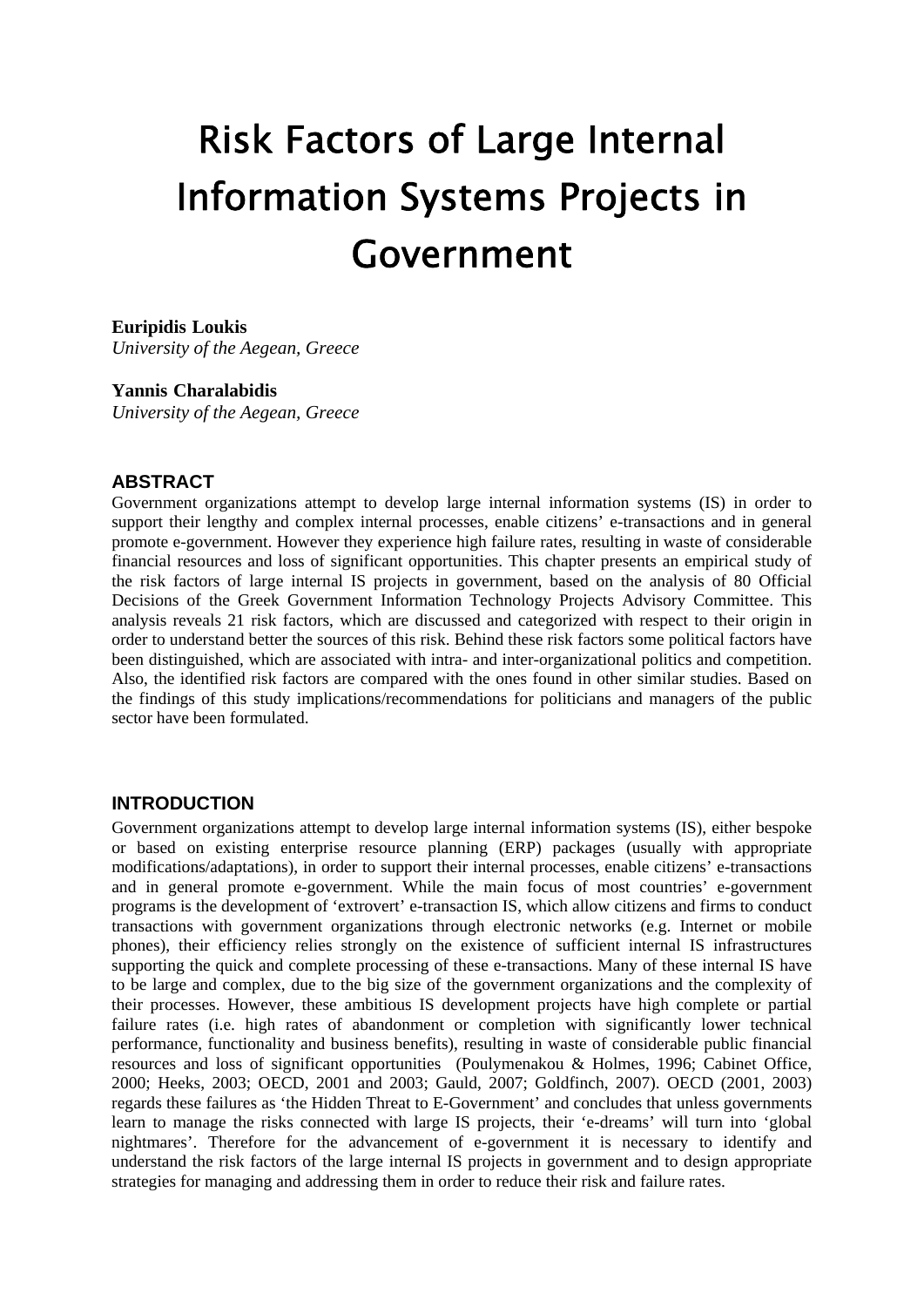It should be noted that similar problems are experienced by private sector firms as well (Standish Group, 1995, 2001, 2004; Drummond, 1996; Dalcher & Genus 2003; Goulielmos, 2005; Fitzgerald & Russo, 2005; Bharadwaj et al, 2009; Loukis et al, 2011), indicating that large IS development is an inherently risky undertaking. For instance, the well known and widely quoted CHAOS Report (Standish Group, 1995) by the Standish Group reports that private sector software projects are 'in chaos': 31.1% of them are abandoned during the development cycle, while 52.7% of them, although they are completed and become operational, suffer serious budget overruns and/or schedule slips and/or offer less functionality and features than initially specified, while only 16.2% of them are finally successful; the subsequent versions of this Report found only small improvements of these failure rates (Standish Group, 1995). Bharadwaj et al (2009) from an empirical study conclude there are many IS failures in the private sector firms traded in stock exchanges, which result in significant abnormal drops of their stock prices and decline of their market value.

However, as described in the following 'Background' section in more detail, previous literature is dealing mainly with the risk factors of IS projects in private sector firms, and recently focuses on software development projects. Taking into account the fundamental differences between public and private sector organizations, which have been extensively analyzed and emphasized in the relevant previous literature (no market competition, short term goals set by political agendas and changing frequently, lengthy and complex internal processes, extensive legal framework defining fully all aspects of their operations, silo mentality of departments and limited cooperation among them, lower motivation by employees, avoidance of innovation mentality) (Bozeman and Bretschneider, 1986; Caudle, 1991; Heintze and Bretschneider, 2000; Wright, 2001; Boyne, 2002; Barton, 2006; Kraemer and King, 2006; Buelens and Van den Broeck, 2007), it is necessary to conduct further research in this area focused on the risk factors of government IS projects and covering the whole range of their activities (and not only software development). In this direction this study aims to investigate empirically the risk factors of the large internal IS projects in government, based on a big sample of such projects implemented in the Greek public sector, and to understand the main sources of this risk. We expect that the findings will be quite interesting and useful to researchers, practitioners, professional societies, educational institutions and consulting companies dealing with the areas of public administration and IS.

In the following section the background of this study is presented concerning previous research on the risk factors of IS projects. Then the research method and data are described, followed by the results with respect to the main risk factors. Next these risk factors are analyzed and categorized in order to understand the basic origins of risk and finally compared with the ones found by other similar studies. In the last section the conclusions, implications and directions for future research are outlined.

### **BACKGROUND**

There has been extensive research for more than 30 years for understanding and reducing the high failure rates of IS projects, due to their high financial and non-financial costs. The main objectives of this research have been the identification of their main risk factors, defined as conditions that can present serious threats to the successful completion of an IS project within budget and schedule (Schmidt et al, 2001), the assessment of the risks they create and the development of strategies for managing them.

A first research stream aims to investigate in various levels of detail the risk factors of IS projects in general, without focusing on particular types of IS projects; there are some studies at a higher level attempting to identify the main groups or sources of risk factors, while some others go into more detail attempting to identify the particular risk factors in order to provide direct assistance to IS project managers (Zmud, 1979; Lucas, 1981; McFarlan, 1981; Lyytinen & Hirschheim, 1987; Willcocks and Margetts, 1993; Saarinen & Vepsalainen, 1993; Lai & Mahapatra, 1997; Jiang & Klein, 1999; OECD, 2001, 2003; Heeks, 2003; Royal Academy of Engineering and the British Computer Society, 2004; Gauld, 2007; Goldfinch, 2007; Bharadwaj et al, 2009). Most of this research is focused on the private sector IS. McFarlan (1981) concluded that the most important factors that affect the risk of an IS project are the size of the project, the experience of the project team with the ICTs used in this project and also the level of structure of the project (a highly structured IS project with predefined outputs agreed by the users and not subject to change during the lifecycle of the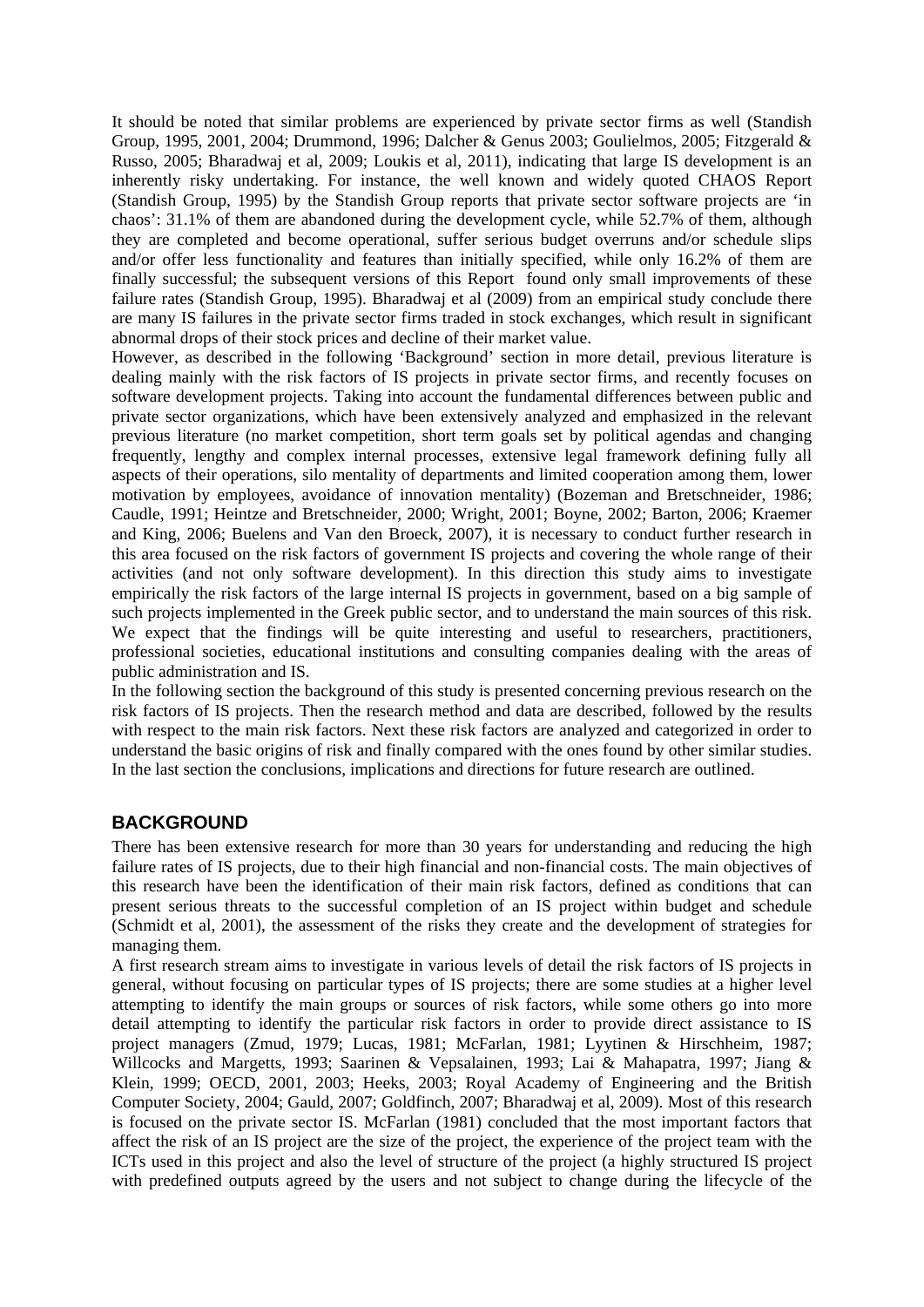project has less risk). Willcocks and Margetts (1993) work at a higher level and finally group the risk factors of IS projects into four categories as to their source/origin, which are associated with the outer context, the inner context, the content and the process of the project respectively. Jiang & Klein (1999) investigate the relationship between the ten most important IS projects risk factors according to the literature (technological newness, project size, lack of team's general expertise, lack of team's expertise with the task, lack of team's development expertise, lack of user support, insufficient resources, lack of clarity of roles definitions, application complexity and lack of user experience) and four measures of IS project success; they concluded that each of the investigated success measures is affected by a different set of risk factors. Dalcher & Genus (2003) from a synthesis of the conclusions of the papers included in a special issue on this topic identify a number of critical issues, which if not appropriately managed can lead to IS projects failure: users involvement, expectations management and adaptive attitude to learning and change, vendor relationship management, cooperation among stakeholders and appropriate risk management.

On the contrary only a small part of this research stream is dealing with the risk factors of the public sector IS projects. One of the few empirical studies on this topic has been conducted by OECD (2001), concluding that governments face big problems and failures when implementing large IS projects, and identifying a set of basic risk factors of these projects: large size, limited involvement of end-users, inappropriate governance structures, limited attention to business process change, use of emerging and immature technologies, weaknesses in managing relationships with external vendors, lack of specialized and knowledgeable human resources, weaknesses in project management and risk management and lack of accountability of business management. Also, some interesting case studies have been conducted of partially or totally failed IS projects in the public sector, which offer insight into the main risk factors that caused failure. For instance, Gauld (2007) analyzes the failure and abandonment of a large IS project in a public New Zealand hospital and concludes that, in addition to the risk factors found in private sector IS projects, the ones of public sector face additional unique political and organizational risk factors, which increase failure rates.

Gradually the IS practitioners' and researchers' community realized that the most complex, difficult and risky part of an IS project (i.e. the one with the highest probability of complete or partial failure) is the software development, giving rise to a second research stream focusing on the risk factors of the software development (sub)projects (Boehm, 1991; Keil et al, 1998; Schmidt et al, 2001; Barki et al, 2001; Walace et al, 2004a and 2004b; Han & Huang, 2007). While the first research stream identified the most important factors that give rise to threats to the successful completion of an IS project as a whole, it was an imperative to examine how important these 'generic' risk factors are for the highly complex and difficult software development part of the project in particular, and whether there are additional risk factors 'specific' to software development that give rise to significant threats to its successful completion. From this research stream it is worth mentioning an international study of software development projects risk factors presented by Keil et al (1998) and Schmidt et al (2001). It was based on three simultaneous 'ranking - type' Delphi surveys conducted in three different cultural settings: in USA, Finland and Hong Kong. It concluded that risk factors change with time and also depend highly on the cultural, socioeconomic and organizational context. However, it identified eleven risk factors, which were common to all three countries: lack of top management commitment to the project, failure to gain user commitment, misunderstanding the requirements, lack of adequate user involvement, lack of required knowledge/skills in the project personnel, lack of frozen requirements, changing scope/objectives, introduction of new technology, failure to manage end-user expectations, insufficient/inappropriate staffing and conflict between user departments. Han & Huang (2007) examine empirically the probability of occurrence and the impact on software projects success of six main risk dimensions, concluding that requirements risk has the highest probability of occurrence and also the highest impact on software project success.

From this literature review it has been concluded that a useful body of knowledge concerning the critical question of IS projects risk factors has been created. However, as mentioned above most of this research focuses on the private sector, and their conclusions - as mentioned in the Introduction cannot be directly and automatically transferred to the public sector, due to the fundamental differences of the public organizations from the private ones. Furthermore, even this limited research that has been conducted concerning the risk factors of government IS projects has the form of case studies, and there is a lack of empirical research based on larger samples of public sector IS projects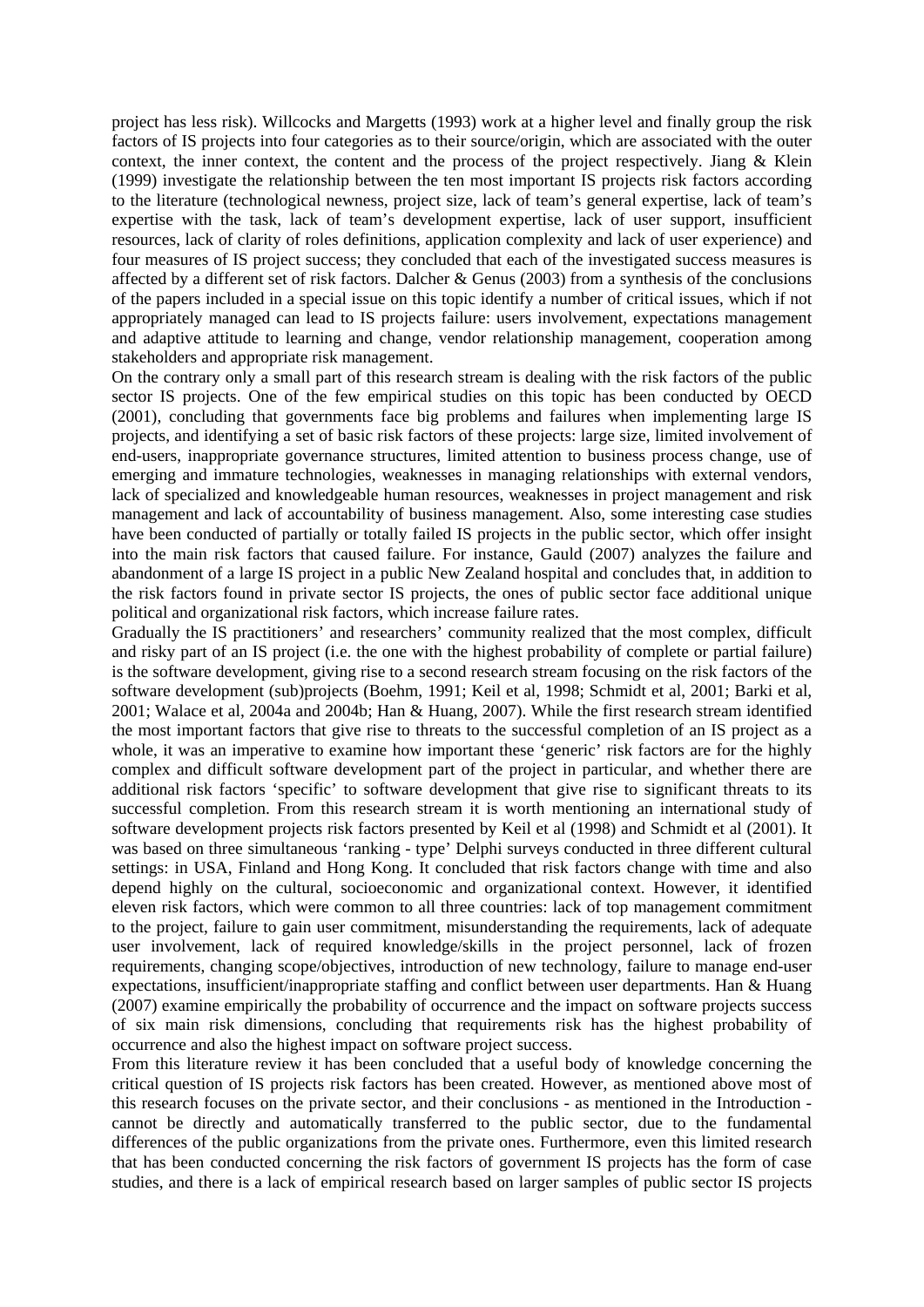which could provide more generalizable conclusions. Another interesting conclusion drawn from this literature review is that the most recent research on IS projects risk factors focuses mainly on software development projects and neglects the risk factors associated with the whole lifecycle of an IS project, which usually includes not only software development activities, but also many other types of risky activities as well (e.g. request for proposals documents preparation, contracts preparation, negotiation and management activities, hardware procurement activities, networks development activities, etc.) The present study contributes to filling these research gaps.

# **RESEARCH METHOD AND DATA**

The research method we followed for identifying the risk factors of the large internal IS projects in government was based on the study and analysis of Official Decisions of the Greek Information Technology Projects Advisory Committee (ITPAC) and also on interviews with all its members. In Greece, all large government IS projects with a budget exceeding 1 million Euro have to be approved by the Minister of Interior, Public Administration and Decentralization. For this purpose the ITPAC has been established, which is a high-level scientific committee, consisting of highly respectable and experienced IS professionals, usually IS Directors of Ministries and University Professors in the area of IS or other relevant areas. For each large IS project the competent Ministry submits to ITPAC a predefined set of documents about it, which includes description of its current IS infrastructure and personnel, detailed functional and technical description of the project, detailed budget, implementation plan and analysis of all project activities, description of project team, request for proposals (RFP) document(s), proposed contract(s), etc. The ITPAC examines these documents, discusses them, interviews the project manager and finally prepares an proposal to the Minister of Interior, Public Administration and Decentralization concerning the approval or not of the project, and also a number of 'recommendations' concerning necessary modifications, corrective actions, etc.; each recommendation is a 'diplomatic' expression of a highly important risk factor in this project, which can have a negative impact on it if not properly managed.

In particular, the research method we followed in this study included the following six steps:

- i. Initially, 80 ITPAC Official Decisions concerning large internal IS projects of various government organizations were studied and analyzed.
- ii. Then, in-depth semi-structured interviews were conducted with all members of the ITPAC, in which they were asked to explain to us in detail the recommendations included in the above Official Decisions and the reasons and justifications behind each of them.
- iii. A generalization and consolidation of the recommendations included in the above ITPAC Official Decisions followed, which was necessary because each of them was specialized for a particular project. Each author working separately grouped similar specialized recommendations into one consolidated recommendation and in this way finally produced a list of consolidated recommendations; then the results of the two authors were compared and differences were resolved.
- iv. For each of these consolidated recommendations each author working separately determined the corresponding risk factor, taking also into account the explanations given by the members of the ITPAC in the interviews of the second step; the results of the two authors were compared and differences were resolved. In this way the list of consolidated recommendations and corresponding risk factors was finalized; then for each of them its relative frequency was calculated (indicating in what percentage of the 80 examined large IS projects this risk factor appears).
- v. These risk factors were further analyzed and associated by both authors in cooperation with the particular characteristics of the public sector, based on the explanations given by the members of the ITPAC in the interviews of the second step.
- vi. The above risk factors were categorized by both authors, using the framework of Willcocks and Margetts (1993) in order to identify the main sources of risk in the large government IS projects; the small differences were then resolved.

The research approach we adopted in the present study, based on the analysis of the Official Decisions of ITPAC, is similar to the typical 'Delphi surveys' frequently used by other studies (e.g. Schmidt et al, 2001), but offers significant advantages over it: the members of ITPAC have a much more serious,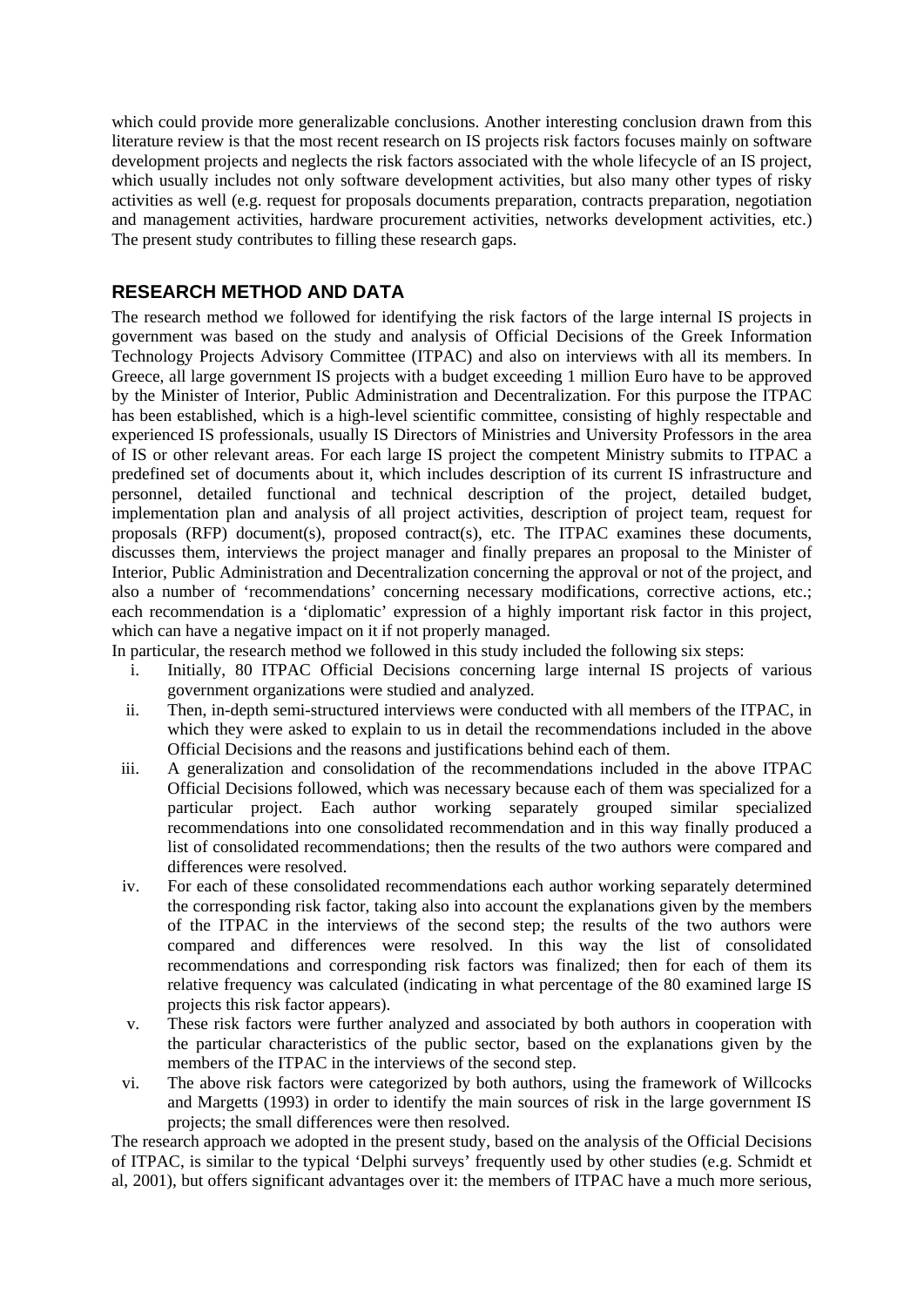professional and responsible involvement in the identification of the risk factors of IS projects (having to produce official documents on them) than the participants in a typical Delphi survey, who usually regard it as a 'research exercise' of minor importance for them. Also, the interaction among the members of ITPAC is much higher than the interaction among the participants in a typical Delphi survey. Furthermore, the 'open' research approach we adopted in this study offers significant advantages in comparison to the alternative approach of combining risk factors identified by previous relevant research, creating a consolidated list of risk factors, and then presenting it to experienced experts and asking them to rate the importance of each risk factor of this list (e.g. on a 10 point scale), which has been used by several similar studies. Such a research approach can result in missing significant risk factors, which are specific to the context under examination, but do not exist in the other contexts from which the consolidated risk factors list has been derived. The above approach is combined with qualitative research (Ragin, 1994; Maylor and Blackmon, 2005) based on in-depth semi-structured interviews with the ITPAC members.

# **RESULTS – RISK FACTORS**

The consolidated recommendations and the corresponding risk factors identified in the abovementioned steps (iii) and (iv) are shown in Table 1, in order of relative frequency (showing in what percentage of the 80 examined large internal IS projects each of them appears). Also in the last column we can see their categorization made in the step (vi) based on the framework of Willcocks & Margetts (1993).

| No             | <b>RECOMMENDATION</b>                                                                                  | <b>RISK FACTOR</b>                                                                                  | <b>RELATIVE</b><br>$FREQ (\%)$ | <b>CATEGORY</b> |
|----------------|--------------------------------------------------------------------------------------------------------|-----------------------------------------------------------------------------------------------------|--------------------------------|-----------------|
| $\mathbf{1}$   | Clarification-improvement of RFP -<br>Contract                                                         | Incomplete - problematic -vague RFP -<br>Contract                                                   | 64                             | <b>PRO</b>      |
| $\overline{2}$ | More IS personnel required                                                                             | Insufficient IS personnel                                                                           | 52.5                           | IC              |
| 3              | Clarification - improvement of project<br>implementation plan                                          | Incomplete - problematic - vague project<br>implementation plan                                     | 50                             | <b>PRO</b>      |
| $\overline{4}$ | Modification - update of technical<br>specifications                                                   | Problematic – obsolete technical<br>specifications                                                  | 44                             | CO              |
| 5              | Clarification - modification of project scope Problematic - vague project scope                        |                                                                                                     | 37.5                           | CO              |
| 6              | Improve project team - more users<br>participation is required                                         | Inappropriate project team - insufficient<br>users involvement                                      | 36                             | <b>PRO</b>      |
| 7              | Interoperability with existing or under<br>development IS infrastructure                               | Lack of interoperability with existing or<br>under development IS infrastructure                    | 34                             | CO              |
| 8              | More emphasis on processes and<br>organizational structures redesign - change<br>management            | Lack of processes & organizational<br>structures redesign - lack of proper<br>change management     | 32.5                           | CO              |
| 9              | Ensure maintenance and support of the IS<br>during its whole lifecycle                                 | Inadequate maintenance and support of<br>the IS after the end of the project                        | 29                             | <b>PRO</b>      |
| 10             | Exploitation of the IS that will be developed<br>in the project by other public organizations          | No exploitation of the IS that will be<br>developed in the project by other public<br>organizations | 24                             | CO              |
| 11             | Ensure rights on the source code of the<br>software                                                    | Having no rights on the source code of<br>the software                                              | 21                             | <b>PRO</b>      |
| 12             | Exploit IS and data of other public<br>organizations                                                   | No exploitation of IS and data of other<br>public organizations                                     | 16                             | <sub>CO</sub>   |
| 13             | More emphasis on the training of users - IS<br>personnel                                               | Insufficient training of users - IS<br>personnel                                                    | 15                             | <b>PRO</b>      |
| 14             | Ensure the protection & exclusive use of<br>critical - personal data entered by private<br>enterprises | Lack of critical - personal data protection                                                         | 14                             | <b>PRO</b>      |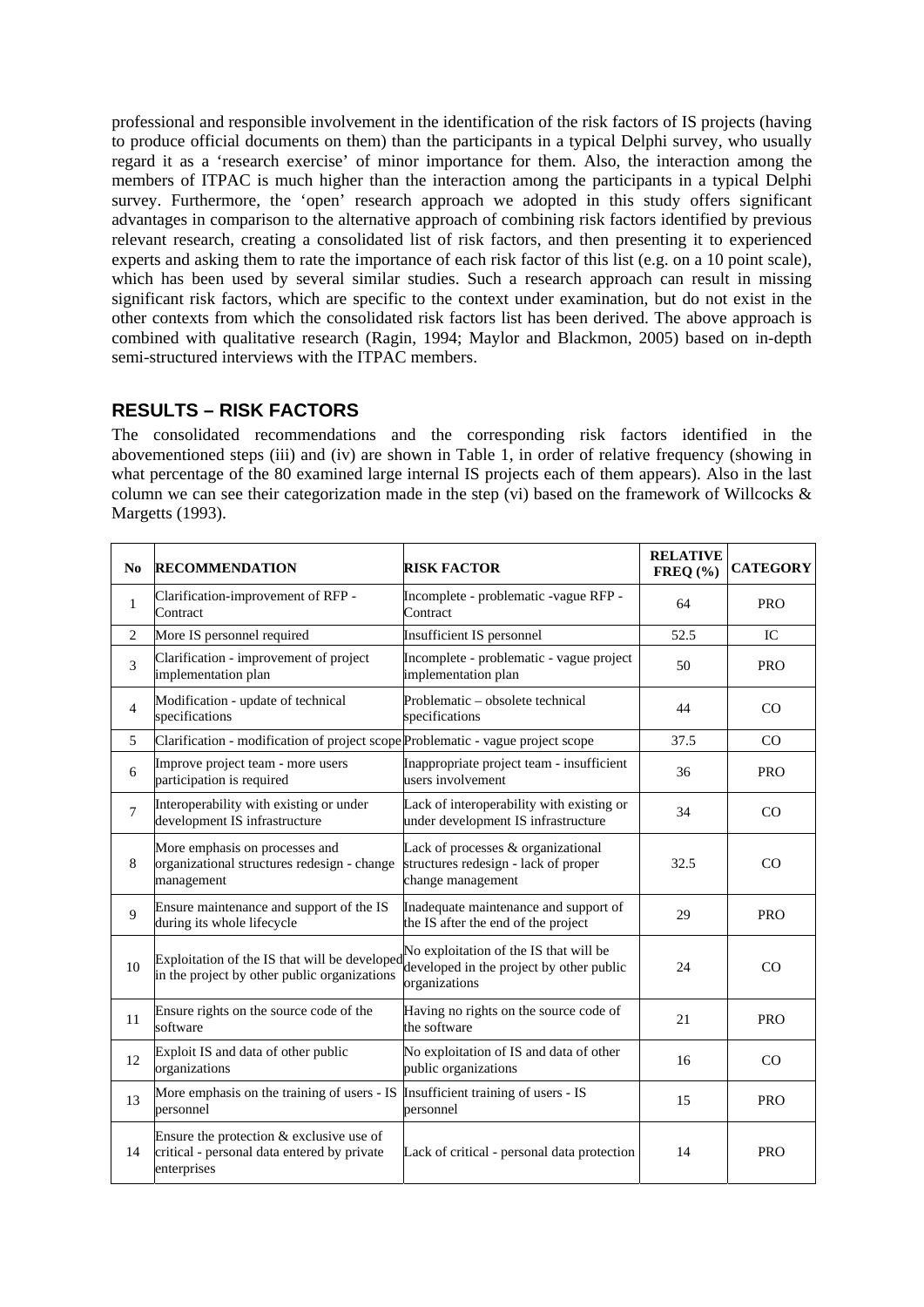| N <sub>0</sub> | <b>RECOMMENDATION</b>                                                                                                       | <b>RISK FACTOR</b>                                                                                                      | <b>RELATIVE</b><br>FREQ $(\% )$ | <b>CATEGORY</b> |
|----------------|-----------------------------------------------------------------------------------------------------------------------------|-------------------------------------------------------------------------------------------------------------------------|---------------------------------|-----------------|
| 15             | Detailed technical-economic study of the<br>networks to be developed in the project                                         | Networks with low performance and/or<br>very high operating cost                                                        | 11                              | CO              |
| 16             | Clarification of the general and the IS<br>strategy of the organization, so that the<br>project can be aligned with them    | Lack of clear general and IS strategy of<br>the organization, creating problems as to<br>the orientation of the project | 10                              | IC.             |
| 17             | Project cost reduction                                                                                                      | Very high cost of the project                                                                                           | 9                               | CO.             |
| 18             | More emphasis on IS security                                                                                                | Low emphasis on the security of the IS to<br>be developed                                                               | 7.5                             | CO              |
| 19             | Avoid heterogeneous technologies in the<br>project                                                                          | Many heterogeneous techno-logies in the<br>project (e.g. more than one DBMS)                                            | 6                               | CO              |
| 20             | Ensure sufficient space for the installation<br>of the IS                                                                   | Insufficient space for the installation of<br>the IS                                                                    | 6                               | IC              |
| 21             | Prepare plans and capabilities to cope with<br>likely future legal and/or organizational<br>changes that will affect the IS | Legal - organizational changes are<br>expected, that will affect the IS                                                 | 5                               | OC              |

*Table 1. Consolidated recommendations and risk factors* 

In the following paragraphs the risk factors with the highest relative frequencies are discussed and associated with the particular characteristics of the public sector, taking into account the explanations given by the members of the ITPAC during the interviews. From Table 1 we can see that there are three 'high frequency' risk factors, with relative frequencies higher than or equal to 50%. The first of them is 'Incomplete - problematic - vague Request for Proposals (RFP) and/or Contract' with relative frequency 64%. In most of the examined large projects the RFP and/or the contract needed extensive improvements and clarifications. Because of the big size and the high complexity of such IS projects it is of critical importance their RFPs and contracts to be clear and complete, describing in detail all the tasks and obligations of both parties (the contractor and the public organization However, most public organizations in Greece do not have the required capacity and experience for writing such complex, demanding and sensitive RFPs and contracts. If the RFP and/or the contract are incomplete, problematic or vague, then serious confusion and conflict might arise during the implementation of the project with negative consequences, e.g. conflicts, legal actions, delays, etc. It should also be taken into account that in Greece, and probably in many other countries, for these large IS projects there is extremely strong competition among the big companies of the ICT industry, which usually belong to big groups and corporations with high political power, good connections with the press and the other media, etc. So if the RFP and/or the contract have even a small flaw, serious problems and conflicts might arise, resulting in legal actions, interpellations in the Parliament, negative publicity in the media, big delays, etc. These characteristics of the external environment of public organizations have been highlighted by the relevant literature (e.g. Lane, 1995; Flynn, 2002; Barton, 2006; Gauld, 2007).

The second risk factor is 'Insufficient IS personnel', with relative frequency 52.5%. The ITPAC members emphasized to us that the shortage of qualified IS personnel has been a very important problem for long time since the first introduction of ICTs in the Greek Public Administration, and has been repeatedly mentioned in numerous relevant reports and official documents (Ministry to the Presidency of the Government, 1993 & 1994; Ministry of National Economy, 1994 & 2001). However, in most public organizations it has not been solved, and has caused many problems and failures in the implementation and the productive operation of many important IS projects, which were financed from various programs of the European Union and the Greek Government. This problem is associated with the difficulty of public organizations to attract highly skilled personnel, due to their salaries structures and bureaucratic mentality. The shortage of qualified IS personnel results in a reduced organizational capacity of public organizations with respect to the implementation of large IS projects, which has been repeatedly highlighted by the relevant literature (e.g. Dawes et al, 1999; OECD 2001 and 2003; Gauld, 2007).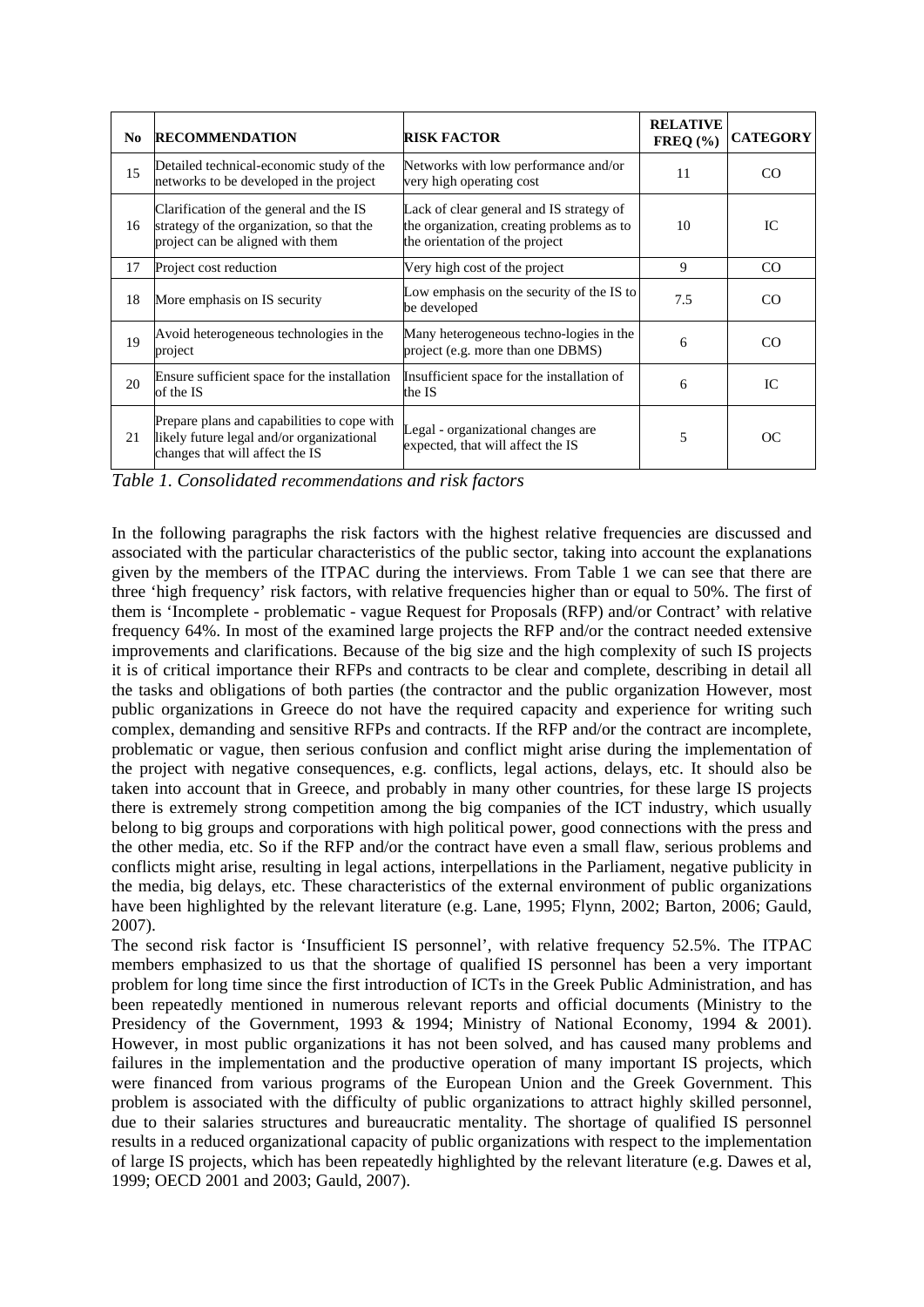The third risk factor 'Incomplete - problematic - vague project implementation plan', with relative frequency 50% is associated with implementation plans needing further elaboration, analysis into more detail, clarifications and modifications. According to the ITPAC members in many projects the scheduled durations of some important activities were too short, probably due to pressures from the politically appointed upper management to finish the project and show results as quickly as possible; much more time would be required, or else quite negative consequences might arise, e.g. due to incomplete users requirements analysis, limited involvement and training of the users, etc. In some very large, complex and ambitious projects, which would lead to big changes in the daily work practices of numerous public servants, a 'monolithic' implementation approach had been adopted, which would be too risky for such projects. In order to reduce this high risk, the ITPAC recommended that the implementation plans of these projects should be modified, and that modular and incremental approaches should be adopted. This risk factor is associated with the abovementioned lack of organizational capacity of public organizations for managing so large IS projects, in combination with the political environment, which is characterized by pressure for 'quick results' (Bozeman and Bretschneider, 1986; Caudle, 1991; OECD, 2001; Boyne, 2002).

Also, there are five 'medium frequency' risk factors, as we can see from Table 3, with relative frequencies between 30% and 50%. The fourth risk factor is 'Problematic - obsolete technical specifications', with relative frequency 44%. In many projects, due to the very long times required for conducting the initial feasibility studies, for the allocation of the necessary financial resources, for writing the  $RFP(s)$  and the proposed contract(s), for getting all the necessary approvals, etc., the initial technical specifications had already become obsolete at the time the project was examined by the ITPAC, because of rapid technological changes. Therefore these technical specifications should be modified and updated. The ITPAC members mentioned that in some projects the technical specifications were very narrow and restricted the competition; for this reason they recommended that they should become broader and less restrictive, or else quite negative consequences might arise, e.g. small number of good alternative solutions, higher costs, or even complaints or legal actions by some IS companies excluded due to these specifications, interpellations in the Parliament, negative publicity in the media, big delays, etc. This risk factor is associated with the quite lengthy procurement processes of public organizations and their political environment, which is often characterized by extremely strong competition among companies for winning contracts with the government.

The fifth risk factor is 'Problematic - vague project scope', with relative frequency 37.5%. In many projects the scope was vague and should be elaborated and clarified; important decisions had to be made concerning what should be included in the project and what should not. Also, from the scope of some projects were missing important activities and/or subsystems, so that a redefinition of project scope was necessary. This risk factor is also associated with the abovementioned lack of organizational capacity of public organizations for implementing so large IS projects. The sixth risk factor is 'Inappropriate project team - insufficient users involvement', with relative frequency 36%. Many project teams consisted mainly of IS personnel and only few representatives of the users; this under-representation of the users in the project team could result in insufficient understanding of users requirements, low level of users commitment to the project, etc., with quite negative consequences. Some of the ITPAC members remarked that in most of the projects having this risk factor the problems in project team composition were associated with 'silo mentalities' and intra-organizational politics and competition, which, as the relevant literature has highlighted (e.g. OECD, 2001 and 2003; Flynn, 2002; Gauld, 2007), characterize public organizations to a much higher extent than the private ones.

The seventh risk factor is 'Lack of interoperability with existing or under development IS infrastructure' with relative frequency 34%. According to ITPAC members in many projects the project teams had poor communication and coordination with the units responsible for managing the existing IS infrastructure, and also with the project teams of other IS projects being implemented in the same public organization, so proper care had not been taken for achieving interoperability among all these IS. It should be noted that there are also two similar risk factors concerning the interoperability with IS of other public organizations: 'No exploitation of the IS that will be developed in the project by other public organizations'  $(10<sup>th</sup>,$  with relative frequency 24%), and 'No exploitation of IS and data of other public organizations'  $(12<sup>th</sup>$ , with relative frequency 16%). These risk factors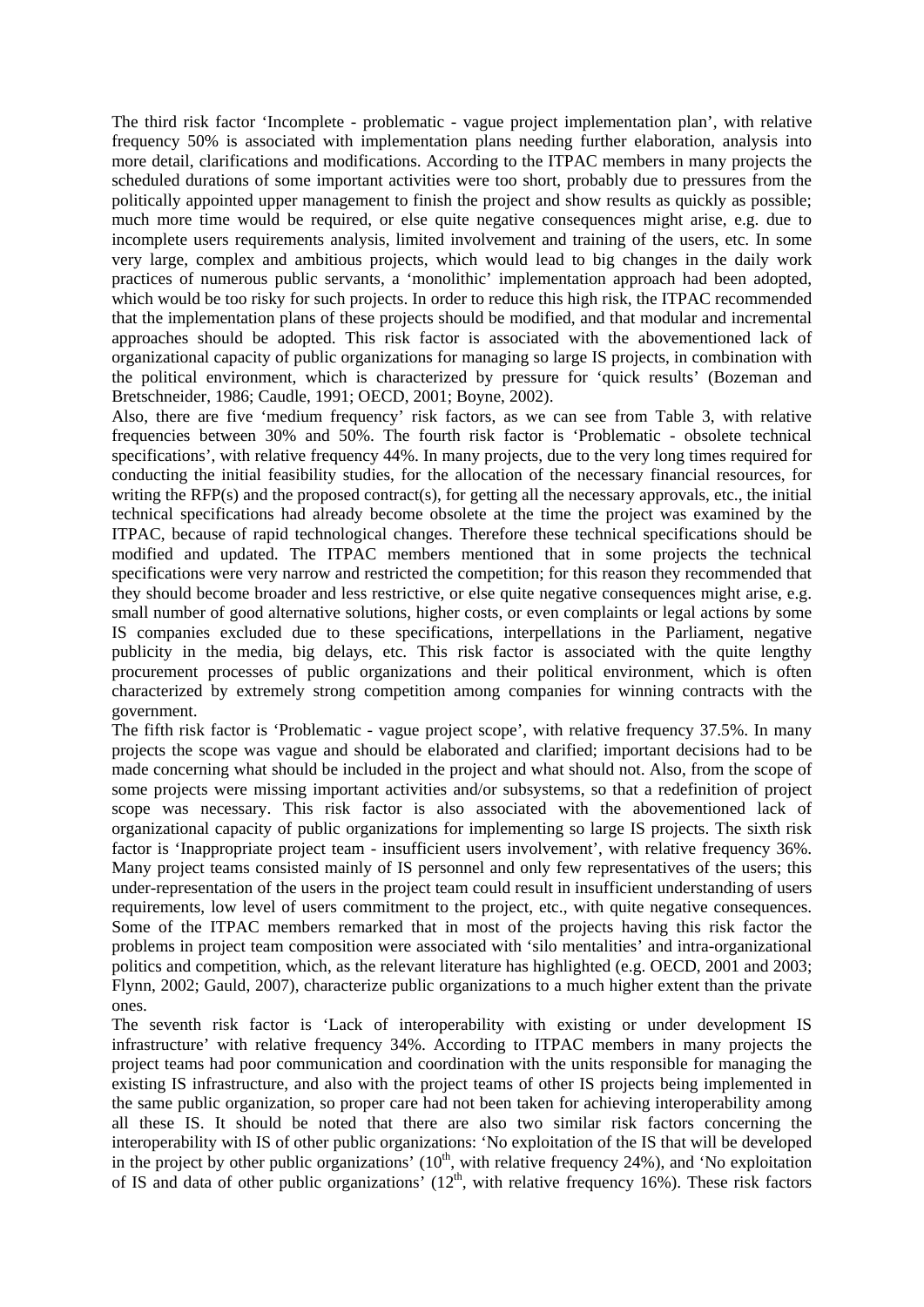are associated on one hand with the high complexity of the internal processes of public organizations and the strong interactions and dependencies among them, which make the interoperability among their IS necessary but at the same time difficult (Traunmuller & Wimmer, 2004; Guijarro, 2004); on the other hand they are associated with the 'silo mentalities' and intra-organizational and interorganizational politics and competition that characterize public organizations, as mentioned above.

The eighth risk factor is 'Lack of processes and organizational structures redesign – lack of proper change management' with relative frequency 32.5%. It should be noted that this risk factor exists mainly in the largest of the examined government IS projects; the total budget of all the projects having this risk factor is 62.5% of the total budget of all the 80 examined projects. In these very large projects it was necessary to combine the development of an IS with extensive redesign of business processes and organizational structures, accompanied with a change management strategy, or else the business benefits from the IS would be very low. However, as ITPAC members noted, they did not have concrete plans for redesigning business processes and organizational structures, and for managing effectively these big changes. This risk factor is associated with the lower exposure of public organizations to markets and competition, which results in fewer incentives for change and innovation in their internal processes and structures. This trend of public organizations to avoid the redesign of their processes and structures when new IS are developed, so that finally new IS automate and reinforce existing processes and structures, has been highlighted and discussed by the relevant literature (Heintze & Bretschneider, 2000; OECD, 2001; Kraemer & King, 2006; Gauld, 2007).

It is worth remarking that all the risk factors identified in the relevant OECD Report (2001) are included in the set of risk factors we have identified in our study. However, our study, being more detailed (at the level of particular IS projects) and subsequent, has identified some additional risk factors of government IS projects (e.g. the abovementioned risk factors associated with interoperability, which have become highly important after the period covered by the OECD study).

## **ANALYSIS OF ORIGIN OF RISK FACTORS**

Next we categorized the above 21 identified risk factors based on the framework of Willcocks and Margetts (1993) into four classes/origins: 'Process' (PRO), 'Content' (CO) 'Outer Context' (OC) and 'Inner Context' (IC) risk factors (see last column of the Table 1). For each of these four risk factors classes/origins we calculated the number of the risk factors categorized in it and the sum of their relative frequencies and the results are shown in Table 2.

| <b>ORIGIN</b>      | <b>NUMBER OF</b><br><b>RISK FACTORS</b> | <b>SUM OF REL.FREQ.</b><br>OF RISK FACTORS |
|--------------------|-----------------------------------------|--------------------------------------------|
| Outer Context (OC) |                                         | 0.050                                      |
| Inner Context (IC) |                                         | 0.685                                      |
| Content (CO)       |                                         | 2.215                                      |
| Process (PRO)      |                                         | 2.290                                      |

*Table 2. Number and sum of relative frequencies of risk factors for each of the classes/origins proposed by Willcocks & Margetts (1993)*

We can see that the most important sources of risk are the 'Content' of the project (10 risk factors with sum of relative frequencies 2.215) and the 'Process' followed for the management and implementation of the project (7 risk factors with sum of relative frequencies 2.290). The former risk source (Content) is associated with the big size and the high complexity of such large IS projects and the corresponding public organizations, the high complexity of the interactions among them, their complex legal frameworks and the strict requirements for security and data protection. It is also associated with the need to combine the development of IS with extensive redesign of business processes and organizational structures in order to maximize benefits, which is difficult because of the limited motivation for changes and innovations that characterizes public organizations, due to their lower exposure to markets and competition. The latter risk source (Process) is associated with the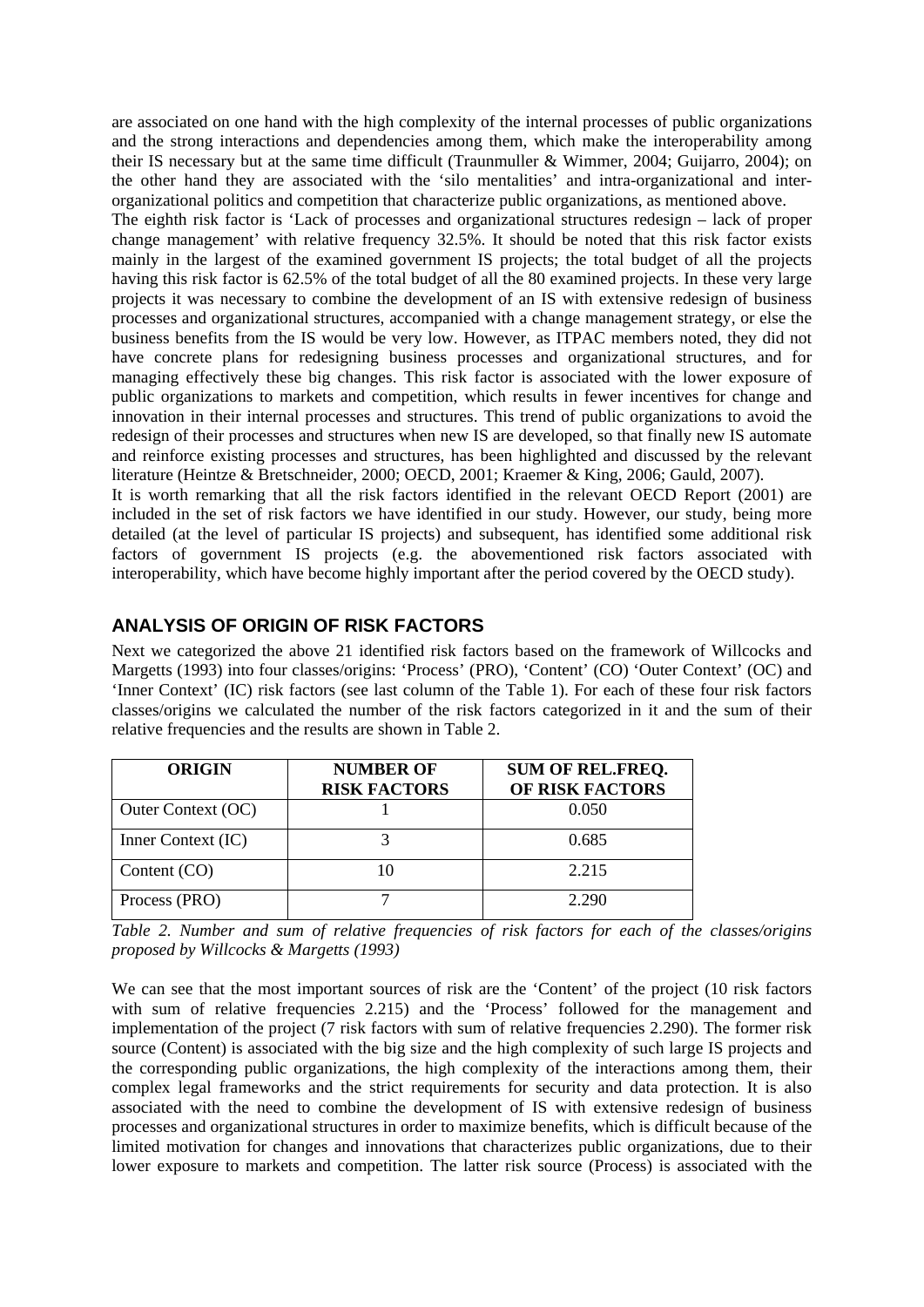inherent difficulties and problems of managing such large and complex project (e.g. develop highly complex and demanding implementation plans, RFPs, contracts, etc., establish appropriate multiparticipative project teams including representatives of the main stakeholder groups). Much lower seems to be the importance of the 'Inner Context' (3 risk factors having sum of relative frequencies equal to 0.685) and the 'Outer Context' (1 risk factor, with relative frequencies 0.050) as sources of risk.

Also from the interviews with the ITPAC members some additional inner and outer context risk factors were identified, which did not appear directly in the ITPAC Official Decisions. In particular, behind several of the identified content and process related risk factors in many projects there were some 'political factors', which were mainly associated with intra-organizational and interorganizational politics and competition. For instance, behind risk factors 6 ('Inappropriate project team - insufficient users involvement') and 7 ('Lack of interoperability with existing or under development IS infrastructure') in many projects there were inner context factors associated with intra-organizational politics and competitions among departments and groups of the public organization developing the new IS. Also, behind factors 3 ('Incomplete - problematic - vague project implementation plan'), 10 ('No exploitation of the IS that will be developed in the project by other public organizations') and 12 ('No exploitation of IS and data of other public organizations') in many projects there were outer context factors associated with inter-organizational politics and competitions among Ministries and Ministers. Therefore these political factors, which are of a different nature than the ones identified by Gauld (2007) (external interventions through central policies, directions and 'messages' from Ministries and political leaders), can be regarded as a 'second level' risk source that influences to a considerable extent the above 'first-level' risk sources. It should be noted that such political factors exist in the private sector as well, but in the public sector they are much stronger.

Also, from the explanations given by the ITPAC members it was concluded that the importance of the inner and outer context as risk sources was in general much higher than what we had initially assessed from the analysis of the ITPAC Official Decisions. In particular, most of the identified content and process related risk factors in many projects have been generated or intensified by inner and/or outer context factors; some of them had been identified from the analysis of the ITPAC official decisions (e.g. 'Insufficient IS personnel', 'Lack of clear general and IS strategy of the organization', creating problems as to the orientation of the project), while some others were identified from the analysis of the content of our interviews with the ITPAC members (e.g. the factors associated with intraorganizational and inter-organizational politics and competition mentioned in the previous paragraph). For instance, the first risk factor 'Incomplete - problematic - vague RFP - Contract' has been generated, or at least intensified, by the lack of sufficient experienced personnel (inner context factor) and also the extremely strong competition among the big companies of the IS industry for winning government contracts (outer context factor). Similar hold for the third risk factor 'Incomplete problematic - vague project implementation plan', which has been generated, or at least intensified, by the lack of sufficient experienced personnel (inner context factor) and the external pressure for 'quick results (outer context factor). Therefore it can be concluded that factors of the inner and the outer context of public organizations have both direct effect and indirect effect (through their effect on content and process related risk factors) on IS project failure probability.

## **COMPARISON WITH FINDINGS OF OTHER STUDIES**

The top eleven risk factors identified in the present study were compared with i) the eleven risk factors identified in the abovementioned study of Schmidt et al (2001) to be common in the three countries it covered (Hong Kong, Finland and USA), and ii) the risk factors identified by the OECD study of risk factors of public sector IS projects, based on evidence collected from all its member states (OECD, 2001). From these comparisons we found that from the above top eleven IS projects risk factors identified in the present study:

i. five were found in the other two studies as well: 'More IS personnel required', 'Clarification – improvement of project implementation plan', 'Clarification – modification of project scope', 'Improve project team – more users participation is required' and 'More emphasis on processes and organizational structures redesign – change management; therefore these risk factors seem to be highly important in both the public and the private sector,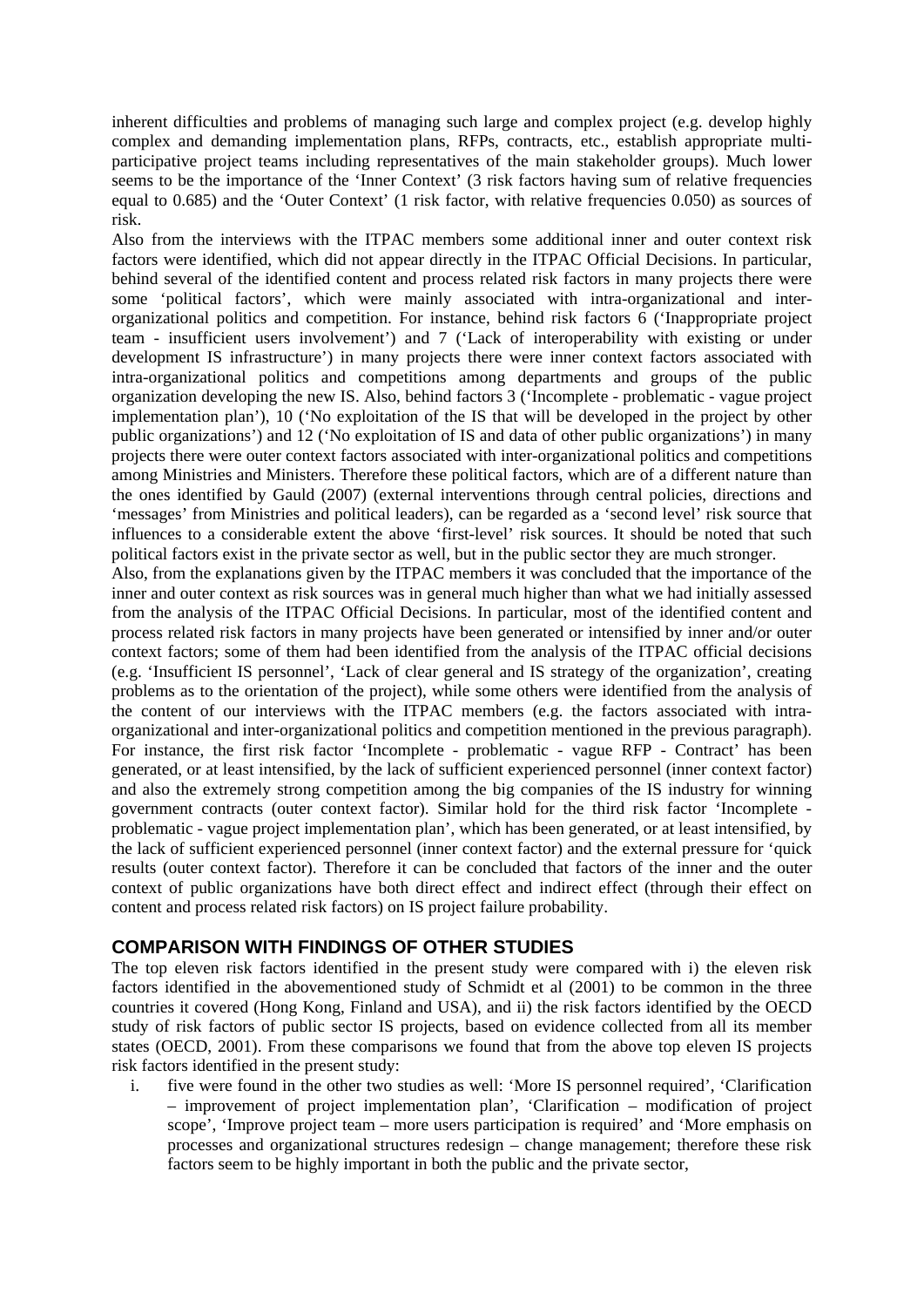- ii. two were found in the OECD public sector study as well: 'Clarification-improvement of RFP – Contract' and 'Modification – update of technical specifications'; these risk factors seem to be specific to the public sector,
- iii. while the remaining four were not found in either of these two studies: 'Interoperability with existing or under development IS infrastructure', 'Ensure maintenance and support of the IS during its whole lifecycle', 'Exploitation of the IS that will be developed in the project by other public organizations' and 'Ensure rights on the source code of the software'; these risk factors seem to be specific to the Greece public sector, being associated with characteristics of this particular national and cultural context (e.g. the first and the third are associated with the 'silo mentality' and the problems/frictions and competitions in the inter- and intraorganizational relations, which are quite intensive in the Greek public sector; also, the second and the fourth are associated with the negative history in the relations of Greek public organizations with ICT vendors).

## **CONCLUSIONS, IMPLICATIONS AND FUTURE RESEARCH DIRECTIONS**

In this study we investigated the risk factors of the large internal IS projects in government, based on a big sample of such projects from the Greek public sector. For this purpose we analyzed 80 Official Decisions of the Information Technology Projects Advisory Committee (ITPAC) concerning large internal IS projects of the Greek Government and conducted extensive interviews with its members. From this analysis 21 highly important risk factors were identified. The most frequent ones are 'Incomplete – problematic – vague RFP/Contract', 'Insufficient IS personnel', 'Incomplete – problematic – vague project implementation plan', 'Problematic – obsolete technical specifications' and 'Problematic – vague project scope'. The identified risk factors have been discussed and associated with the particular characteristics of the public sector, based on the details and explanations provided by the members of the ITPAC in the interviews. The above analysis shows that there are significant risk factors not only in the software development activities of the IS projects, but also in their other activities as well (e.g. in the RFPs and contracts preparation, in hardware procurement, in networks development, etc.); this justifies the 'global coverage' of the whole IS development adopted in the present study.

In order to understand better the risk generation sources and mechanisms in the large internal IS projects in government, the above 21 identified risk factors were classified as to their origin using the framework of Willcocks and Margetts (1993). It was found that the main risk origins/sources are the 'Content' of the projects and the 'Process' of managing and implementing them, while of lower importance as risk sources are the 'Inner Context' and the 'Outer Context'. However, behind several of the identified content and process related risk factors there are some 'political factors', which are mainly associated with intra-organizational and inter-organizational politics and competition, and can be regarded as a 'second level' risk source that influences the above 'first-level' risk sources. Another interesting conclusion was that factors of the inner and the outer context have not only direct effect, but also indirect effect as well on IS project failure probability, through their effect on content and process related risk factors.

The findings of this study have several implications for politicians and public sector managers:

• A critical risk factor of the large government IS projects is the lack of highly skilled IS personnel in public organizations; therefore in order to overcome this problem public organizations should develop appropriate policies, reward systems, continuous education systems, motivation schemes, etc. for attracting and retaining highly skilled IS personnel.

• Another critical risk factor is the lack of the required knowledge and organizational capacity for implementing large and ambitious IS projects in the public organizations. Taking into account that a public organization usually implements only a very small number of such large IS projects (usually not more than  $1 - 2$  in a decade) the acquisition of knowledge in this area is quite difficult. For this reason only a central public organization, which is competent for the monitoring, supervision and guidance of ICTs development in the whole public sector, such as the Ministry of Interior, Public Administration and Decentralization in Greece, would be appropriate for collecting knowledge from all large government IS projects and then disseminating it to the public organizations who need it.

• The 'silo mentality' and the lack of cooperation within and between public organizations very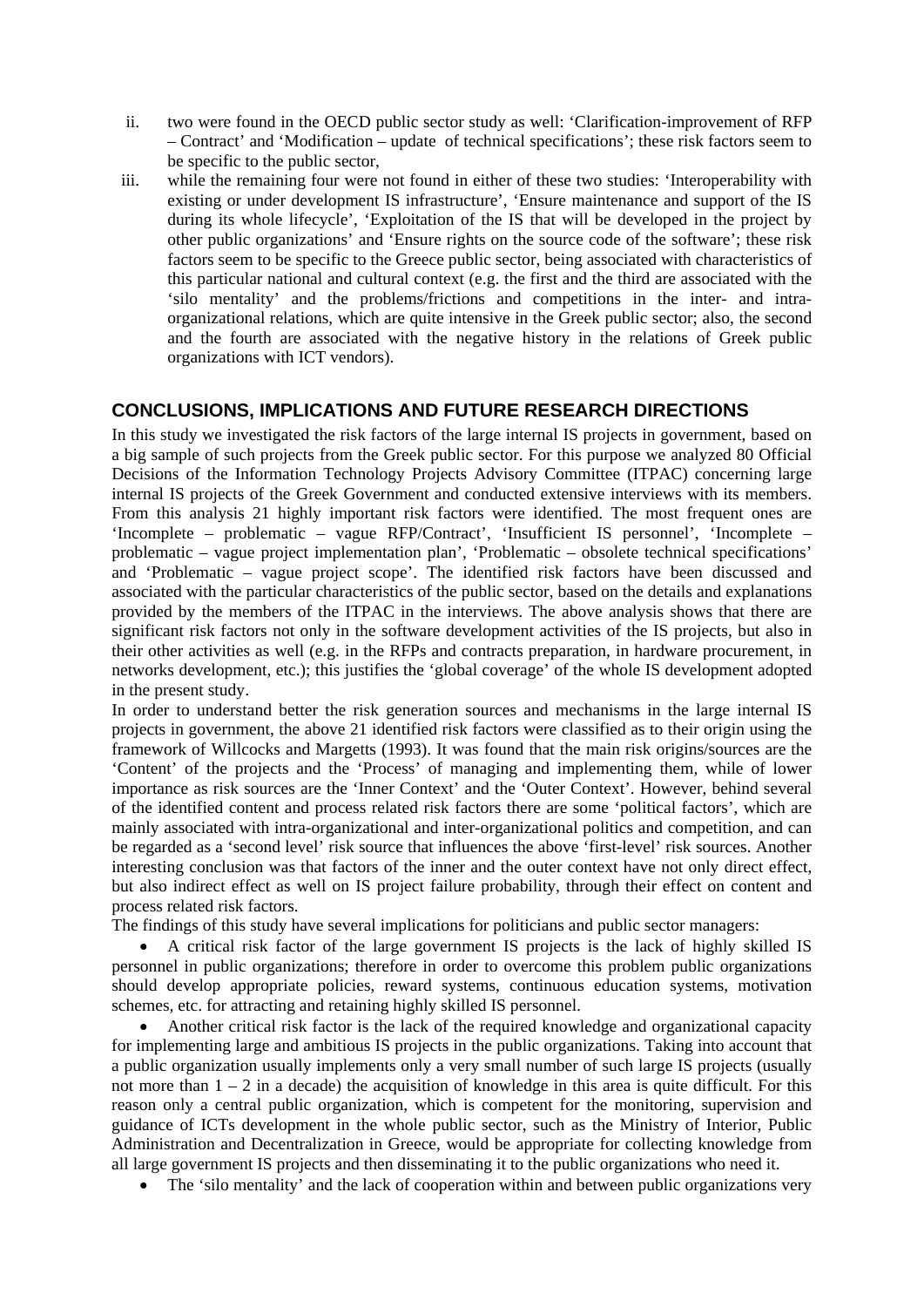often constitute an important risk factor of the large government IS projects. So it is necessary in such projects to create multi-participative project teams with representatives of all the groups that will be affected by the new IS (e.g. various groups of users and IS personnel); also, the members of these project teams should be appropriately motivated to cooperate, e.g. through bonuses based on the achievement of predefined objectives and in general on team performance, etc.

Further research is required in order to identify and understand better the risk factors of government IS projects in multiple national contexts, their origins, and also the risks resulting from them. Also, the relations between the identified risk factors and their impact on various project success measures should be investigated using advanced quantitative research methods (e.g. structural equation modeling. The next step could be the development and statistical validation of multi-dimensional instruments for measuring reliably government IS projects risk, consisting of multi-item constructs measuring various risk dimensions; such instruments would enable the empirical investigation of the dependence of this risk and its dimensions on various factors and of the risk patterns of various types of government IS projects. Another interesting and useful research direction is the development, pilot application and evaluation of appropriate techniques and methodologies for managing the identified risk factors and finally reducing the high failure rates of government IS projects.

#### **REFERENCES**

Barki, H., Rivard, S. & Talbot, J. (2001) *An Integrative Contingency Model of Software Project Risk Management.* Journal of Management Information Systems, 17(4), 37-69.

Boehm, B. (1991) *Software risk management: Principles and Practices*. IEEE Software, 8, 32-41.

Barton, A. D. (2006) Public sector accountability and commercial-in-confidence outsourcing contracts. *Accounting, Auditing and Accountability Journal*, 19, 256-271.

Bharadwaj, A., Keil, M. & Maering, M. (2009) Effects of information technology failures on the market value of firms. *Journal of Strategic Information Systems*, 18, 66-79.

Boyne, G. A. (2002) *Public and Private Management: What's the Difference. Journal of Management Studies*, 39, 97-122.

Bozeman, B. and Bretschneider, S. (1986) *Public Management Information Systems: Theory and Prescription*. Public Administration Review, 46, 475-487.

Buelens, M. and Van den Broeck, H. (2007) *An Analysis of Differences in Work Motivation between Public and Private Sector Organizations*. Public Administration Review, 67, 65-74.

Cabinet Office of UK (2000) *Review of Major Government IT Projects – Successful IT: Modernizing Government in Action* (http://www.ogc.gov.uk)

Caudle, S., Gorr, W. & Newcomer, K. (1991) *Key Information Systems Management Issues for the Public Sector*. MIS Quarterly, 15(2), 170-188.

Dalcher, D. & Genus, A. (2003) *Introduction: Avoiding IS/IT Implementation Failure. Technology Analysis & Strategic Management*, 15(4), 403-407

Drummond, H. (1996) The politics of risk: trials and tribulations of the Taurus project*. Journal of Information Technology*, 11, 347-357.

Fitzgerald, G. & Russo, N. L. (2005) The turnaround of the London ambulance service computeraided system (LASCAD). *European Journal of Information Systems*, 14(3), 244-257.

Flynn, N. (2002) *Public sector management* (4<sup>th</sup> edition). Pearson Education, Harrow, UK.

Gauld, R. (2007) *Public sector information systems failures: Lessons from a New Zealand hospital organization*. Government Information Quarterly, 24, 102-114.

Goldfinch, S. (2007) *Pessimism, Computer Failure and Information Systems Development in the Public Sector*. Public Administration Review, 67, 917-929.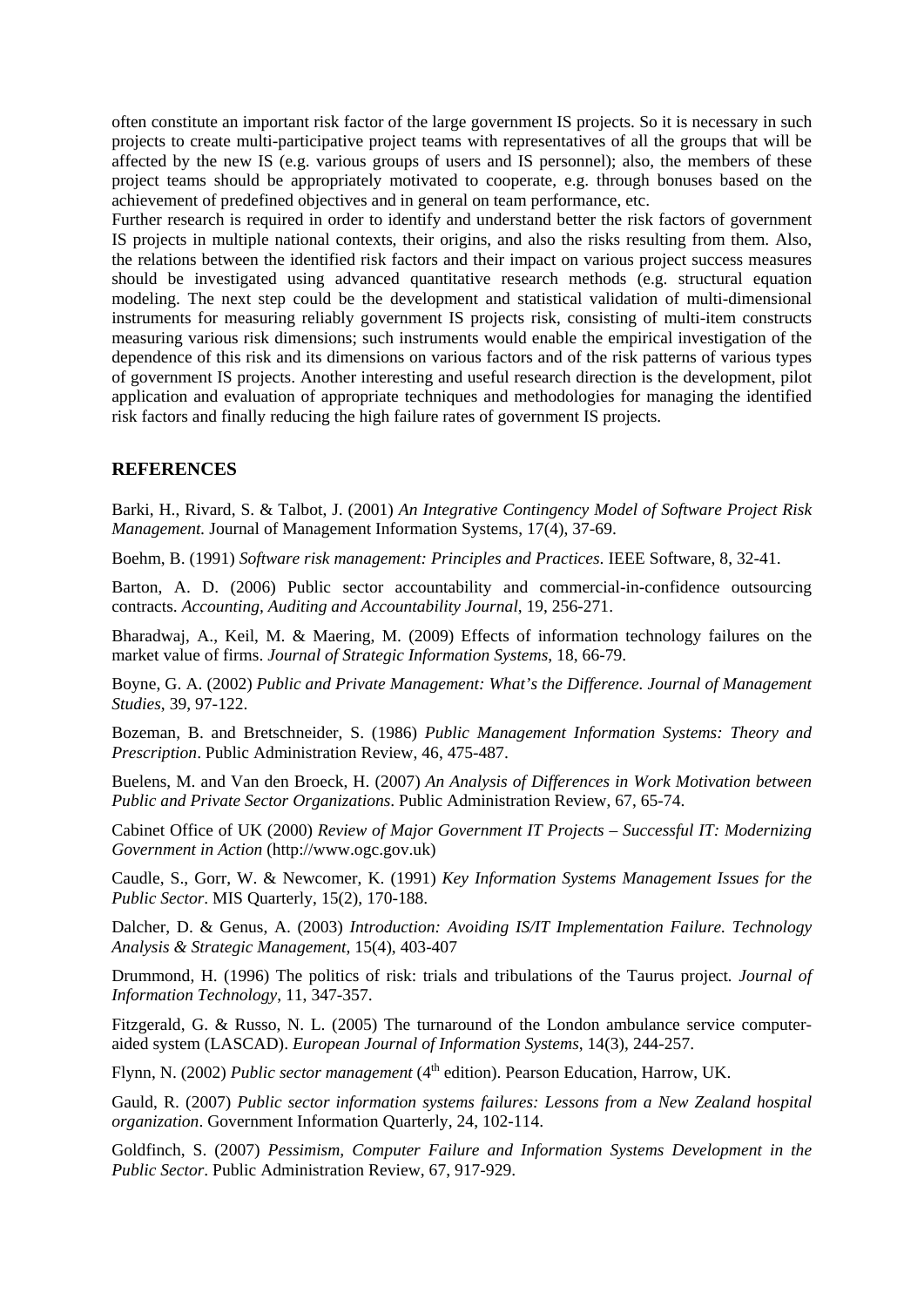Goulielmos, M. (2005) *Applying the organizational failure diagnosis model to the study of information systems failure*. Disaster Prevention and Management, 14(3), 362-377.

Guijarro, L. (2004) *Analysis of the Interoperability Frameworks in e-Government Initiatives*. Proceedings of the Third International Conference EGOV 2004, Zaragoza, Spain, August 30 – September 3, 2004.

Han, W. & Huang, S. (2007) An empirical analysis of risk components and performance on software projects. *The Journal of Systems and Software*, 80, 42-50.

Heeks, R. (2003) *Success and Failure Rates of eGovernment in Developing/Transitional Countries: Overview, eGovernment for Development, Institute for Development Policy and Management*, University of Manchester, UK.

Heintze, T., & Bretschneider, S. (2000) Information Technology and restructuring in public organizations: Does adoption of information technology affect organizational structures, communications and decision making? *Journal of Public Administration Research and Theory*, 10(4), 801-830.

Jiang, J. & Klein, G. (1999) *Risks to different aspects of system success*. Information & Management, 36, 263-272.

Keil, M., Cule, P., Lyytinen, K. & Schmidt, R. (1998) *A Framework for Identifying Software Project Risks*. Communications of the ACM, 41, 76-83.

Kraemer, K., & King, J. L., (2006) Information technology and administrative reform: Will Egovernment be different? *International Journal of Electronic Government Research*, 2(1), 1-20.

Lai, V. & Mahapatra, R. (1997) *Exploring the research in information technology implementation*. Information & Management, 32, 187-201.

Loukis, E., Spinellis, D. & Katsigiannis, A. (2011) *Barriers to the adoption of B2B e-marketplaces by large enterprises: lessons learnt from the Hellenic Aerospace Industry. Information Systems Management* (accepted for publication).

Lane, J. E. (1995) *The public sector: Concepts, models and approaches*. Sage, London, UK.

Lucas, H. (1981) *Implementation: The Key to Successful Information Systems*. Columbia University Press, New York, USA.

Lyytinen, K. & Hirschheim, R. (1987*) Information systems failures – a survey and classification of the empirical literature.* In: Oxford Surveys of Information Technology, Zorkoczy, P. (ed.), 4, 257- 309, Oxford University Press, Oxford.

Maylor, H. & Blackmon, K. (2005) *Researching Business and Management*. Palgrave Macmillan, New York, USA.

McFarlan, F.W. (1981) *Portfolio approach to information systems*. Harvard Business Review, 59, 142-150.

Ministry to the Presidency of the Government (1993) *Programme of Administrative Modernization 1993-1995*, Athens, Greece.

Ministry to the Presidency of the Government (1994) *Operational Programme 'Klisthenis' for the Modernization of the Greek Public Administration, European Community Support Framework II*, Athens, Greece.

Ministry of National Economy (1994) *Final Report of Integrated Mediterranean Programs on Information Technology*, Athens, Greece.

Ministry of National Economy (2001) *Operational Programme 'Information Society', European Union Support Framework III*, Athens.

Organization for Economic Co-operation & Development – OECD (2001), *'The Hidden Threat to E-Government - Avoiding large government IT failures'*, OECD Policy Brief, Paris, France.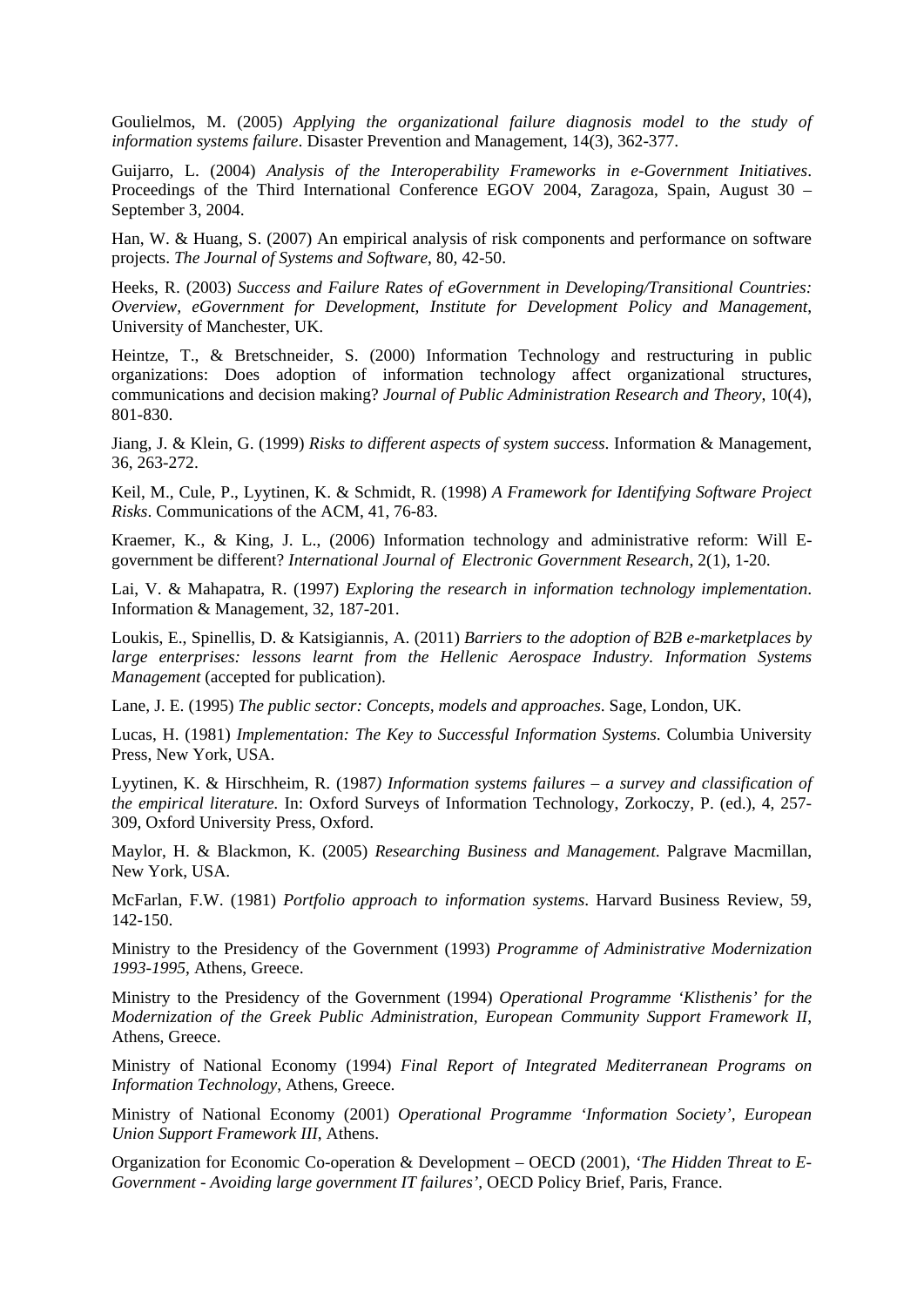Organization for Economic Co-operation & Development - OECD (2003) *'The e-Government Imperative'*, OECD Report, Paris, France.

Poulymenakou, A. & Holmes, A. (1996) A contingency framework for the investigation of information systems failure. *European Journal of Information Systems*, 5, pp. 34-46.

Ragin, C. (1994) *Constructing Social Research*. Pine Forge Press, California, USA.

Royal Academy of Engineering and British Computer Society (2004) *The Challenges of Complex IT Projects*, London, UK

Saarinen, T. & Vepsalainen, A. (1993) Managing the risks of information systems implementation. *European Journal of Information Systems*, 4, 283-295.

Schmidt, R., Lyytinen, K., Keil, M. & Cule, P. (2001) Identifying software project risks: an international Delphi study*. Journal of Management Information Systems*, 17, pp. 5-36.

Standish Group (1995) *The CHAOS Report*, accessed from: www.standishgroup.com.

Standish Group (2001) *Extreme chaos*, accessed from: www.standishgroup.com.

Standish Group (2004) *Third Quarter Research Report*, accessed from www.standishgroup.com.

Traunmuller, R., Wimmer, M. (2004) *e-Government: The Challenges Ahead*. Proceedings of the Third International Conference EGOV 2004, Zaragoza, Spain, August 30 – September 3, 2004.

Wallace, L., Keil, M. & Arun, R. (2004a) *How Software Project Risk Affects Project Performance: An Investigation of the Dimensions of Risk and an Exploratory Model.* Decision Sciences, 35(2), pp. 289-321.

Wallace, L., Keil, M. & Arun, R. (2004b) *Understanding software project risk: a cluster analysis*. Information & Management, 42, pp. 115-125.

Willcocks, L. & Margetts, H. (1994) Risk assessment and information systems. *European Journal of Information Systems*, 3(2), 127-138.

Wright, B. E. (2001) Public Sector Work Motivation: A Review of the Current Literature Model and a Revised Conceptual Model*. Journal of Public Administration Research and Theory*, 11(4), 559-586.

Zmud, R. (1979) *Individual differences and MIS success: a review of the empirical literature.*  Management Science, 25(10), 966-979.

#### **KEY TERMS & DEFINITIONS**

**Risk factor**: a condition that can present serious threats to the successful completion of an IS project within budget and schedule

**Outer context risk factor**: a risk factor associated with outer context of the firm/organization in which the IS project is implemented, e.g. with the economy, the political environment, the government policies, the market, the competition, etc., and in the public sector with the legal framework (e.g. laws, decrees, guidelines), the funding allocations, etc.

**Inner context risk factor**: a risk factor associated with the interior of the firm/organization in which the IS project is implemented, e.g. with its strategy, structure, management, rewards system, human resources and industrial relations arrangements, culture, IS infrastructure and management, etc.

**Content risk factor**: a risk factor associated with the content of the particular IS project, e.g. with its size, technology, etc.